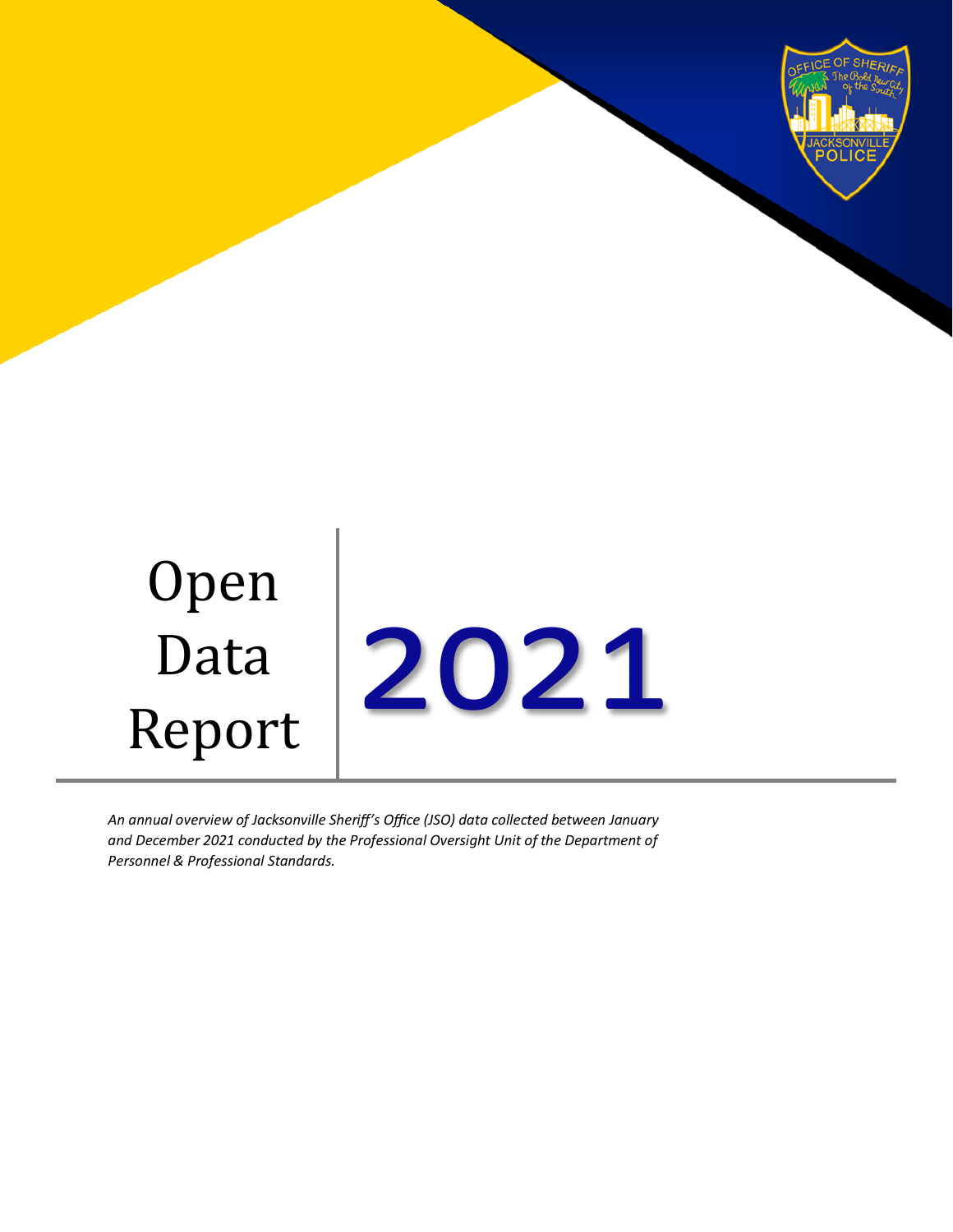# **2021 Response to Resistance Incidents**

#### **DEFINITIONS**



**Response to Resistance (RTR) Incident** - *Any incident involving the necessary application of a reasonable degree of force by an officer in the course of his official duties that meets at least one of the following criteria:* 

- *A firearm was discharged;*
- *An intermediate weapon was used on or against an individual or animal;*
- *A person or animal was exposed to a chemical irritant;*
- *A Special Weapons & Tactics (SWAT) team member used a specialty weapon in a non-SWAT incident;*
- A Conducted Energy Weapon (CEW) was intentionally deployed at a person or animal in "Probe" or *"Touch-Stun" mode;*
- *A REACT/Band-It device was activated;*
- *Physical force was applied to a subject and the force resulted, or was alleged to have resulted, in any injury, regardless of the severity;*
- *An injury was observed on a subject following any application of force, to include loss of consciousness;*
- *A ramming maneuver was used on a vehicle;*
- *An arrestee was rejected admission to the Pretrial Detention Facility (PDF) and directed to the hospital due to alleged injuries sustained from an officer's application of force;*
- *After an arrestee was granted admission to the PDF, the arrestee alleged an injury was sustained from a officer's application of force; or*
- *A supervisor determines an RTR Report is appropriate.*

**Use of Force** - *The application of an agency-approved technique used to establish the physical control of a suspect who is resisting an officer's lawful attempts to take the suspect into custody. The five categories are:*

- **CEW**: *Force that involved the use of a Conducted Energy Weapon (CEW), commonly referred to as a "Taser";*
- **Chemical**: *Force that involved a chemical irritant such as Oleoresin Capsicum (OC) spray;*
- **Firearm**: *Force that involved the use of an agency-issued or agency-approved small arms weapon*, *such as a rifle or pistol;*
- **Intermediate:** *Force that involved a baton and/or specialty impact weapon; and*
- **Physical**: *Force that involved the use of physical control techniques, restraint devices, transporters, pain compliance, takedown techniques and counter move techniques.*

### **OVERALL 2021 FIGURES**

In 2021, Response to Resistance (RTR) incidents occurred in less than 1% of calls for service and in less than 2% of all arrests made, supporting a minimal occurrence of force in documented police-citizen encounters. From January to December 2021, there were **526 RTR incidents** involving police officers employed by the Jacksonville Sheriff's Office (JSO) and **712 RTR incidents** involving corrections officers. Included in the 526 Police RTR incidents were **nine (9)** officer-involved shooting incidents with suspects and **four (4)** of the suspects were fatally injured.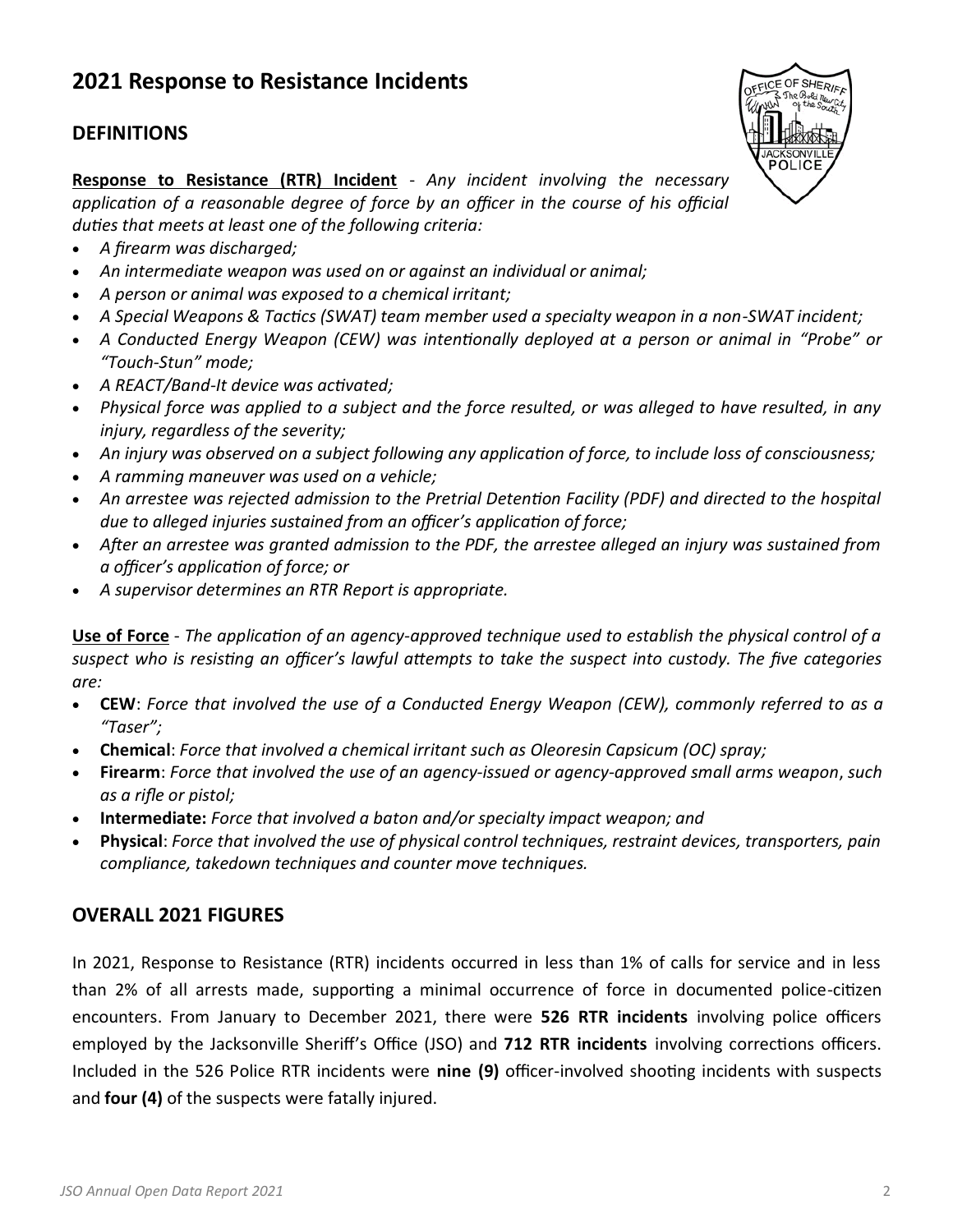Police officers responded to suspect resistance with applied force in **526 Police RTR incidents**. The most used agency-approved technique by police officers was physical force in **52.7%** of RTR incidents, followed by CEW applications in **39.4%** of RTR incidents. The most common physical force technique applied was physical control in **33.4%** of RTR incidents, followed by takedown techniques in **32.3%**.

\*Note: The difference in the data represented in the RTR Agency-Approved Techniques graph (504) and the total number of Police RTR incidents (526) is due to the documentation of an incident where none of the 5 categories of Agency-Approved Force Techniques were applied, such as alleged injury occurring with the application of restraints.



#### **JUSTIFICATION FOR APPLICATIONS OF FORCE**



The majority of the **712 Corrections RTR Incidents** involved the deployment of Oleoresin Capsicum (OC) spray (**68.1%**) in response to inmate resistance, followed by CEW applications (**15.9%**).

\*Note: The difference in the data represented in the RTR Agency-Approved Techniques graph (809) and the total number of Corrections RTR incidents (712) is due to the documentation of an incident where none of the 5 categories of Agency-Approved Force Techniques were applied, such as alleged injury occurring with the application of restraints.

During RTR incidents, the reason for, or justification of applied force can evolve from police officers attempting to overcome a suspect's resistance to police officers protecting themselves or others from harm. Therefore, the police officer has the ability to select multiple reasons in the RTR report for their response consistent with RTR reporting parameters. Overcoming suspect resistance was the most documented reason police officers used force (**490, 93.2%**).



\*Note: The data included in the bar chart will exceed the total number of RTR incidents (526) because police officers can select multiple reasons for the applications of force in the report for each RTR incident.

#### *JSO Annual Open Data Report 2021* 3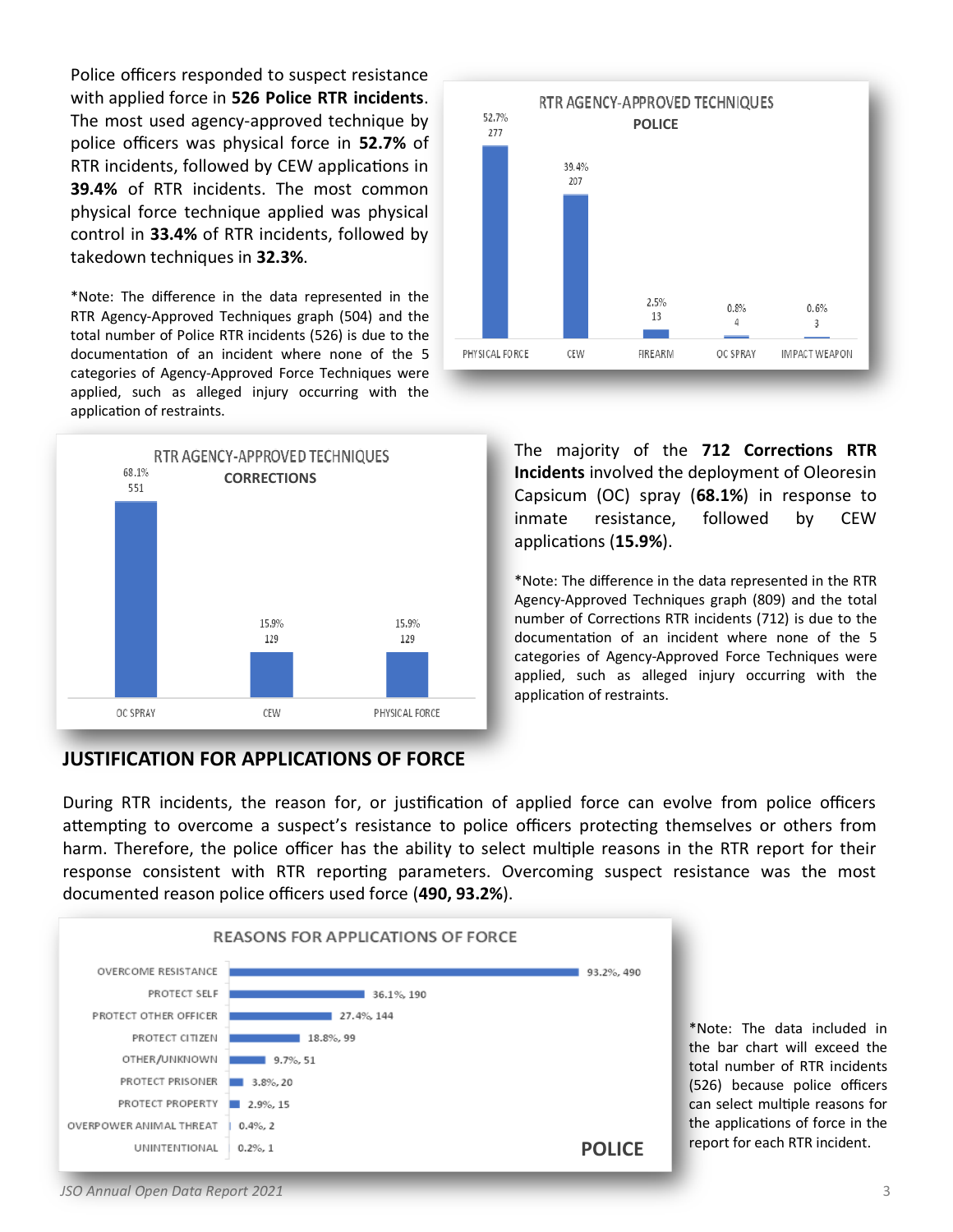One of the primary duties of a corrections officer is to maintain order within the correctional facility to ensure a safe environment for inmates and employees. In **91%** of Corrections RTR incidents, corrections officers reported the reason for using force was to overcome inmate resistance, followed by the need to protect themselves or others at **87.7%**.



\*Note: The data included in the bar chart will exceed the total number of RTR incidents (712) because corrections officers can select multiple reasons for the applications of force in the report for each RTR incident.

## **INDIVIDUALS INVOLVED IN POLICE RTR INCIDENTS**

#### **Total # of Police Officers Involved: 751**

**84.2%** of officers were uniformed patrol officers. **81.4%** of officers had 10 years of experience or less. **69%** of officers were under the age of 35.



#### **Total # of Suspects Involved: 451**

**7** suspects were involved in 2 or more separate RTR incidents. **64.8%** of suspects under the age of 35.



## **SUSPECTS INJURED IN POLICE RTR INCIDENTS**

Police officers are required to document a response to resistance incident if the application of force resulted in suspect injury or alleged suspect injury. In 2021, **388** of the **451 suspects** (**86.0%**) reported or alleged injury as the result of an application of force. The largest percentage of documented suspect injuries were abrasions and lacerations (**49.1%**). The majority of those injuries were treated by Jacksonville Fire Rescue personnel (**46.6%**). Of the 388 suspects injured, **4** suspects were fatally injured, confirming that more than **99%** of all suspect encounters with police officers where force was used did not result in fatal injuries.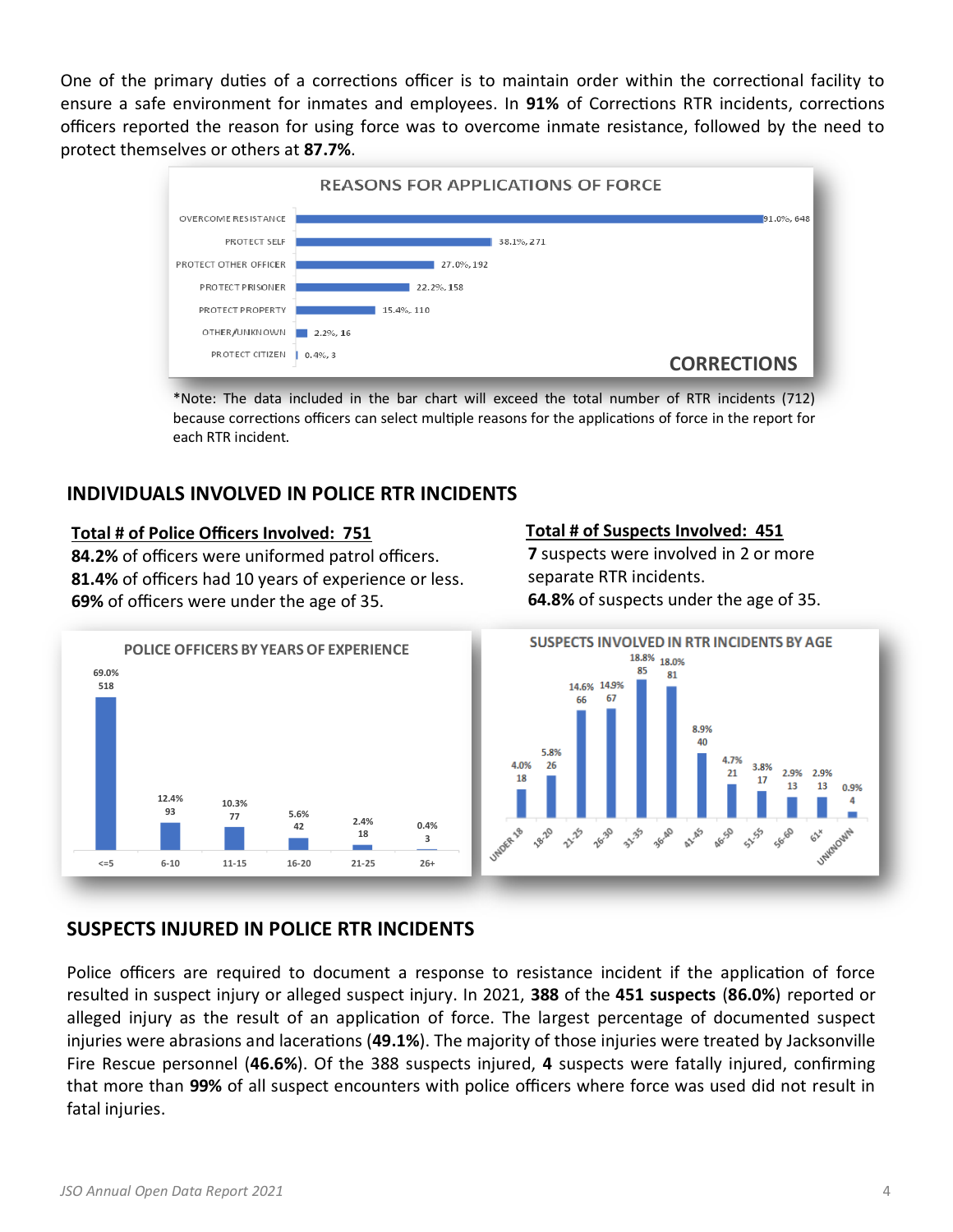

#### **INDIVIDUALS INVOLVED IN CORRECTIONS RTR INCIDENTS**

#### **Total # of Corrections Officers Involved: 734 93.4%** officers had 10 years of experience or less. **81%** officers were under the age of 35.

#### **Total # of Inmates Involved: 728**

**115** inmates were involved in 2 or more separate incidents.

**72.9%** of inmates were under the age of 35.



### **INMATES INJURED IN CORRECTIONS RTR INCIDENTS**

As with police officers, corrections officers are required to document an RTR incident if the application of force resulted in inmate injury or alleged injury. Of the **728** inmates involved Corrections RTR incidents, **274** (**38%**) inmates were reported as being injured or alleged injury. Redness (**44.5%**) was the most reported inmate injury, and **93.8%** of inmate injuries were treated by the attending jail nurse.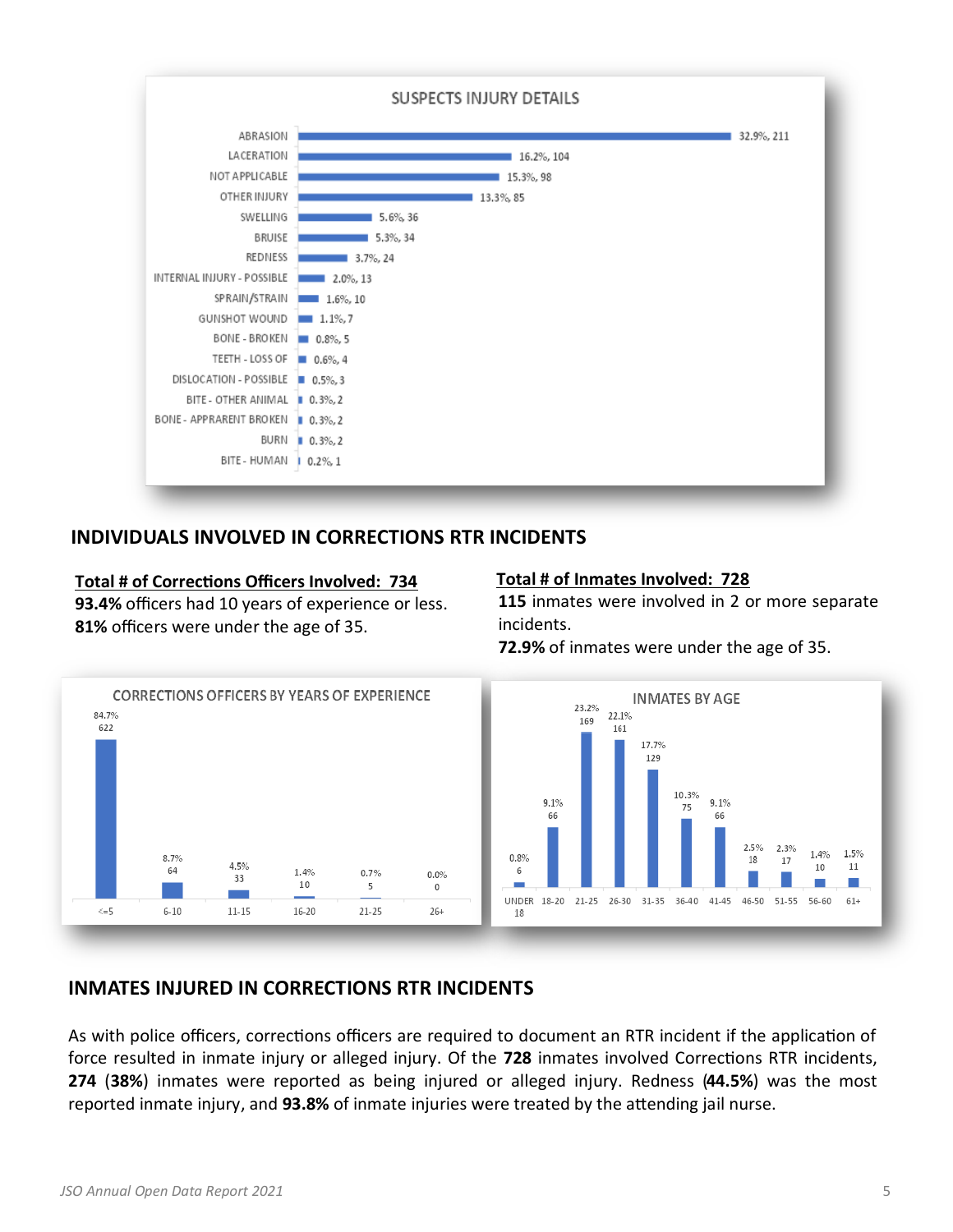

## **ASSAULTS ON LAW ENFORCEMENT OFFICERS**

In 2021, the agency had **191 incidents** involving assaults on law enforcement officers. Of the 191 incidents, **239** officers were involved in these incidents (206 police officers, 28 corrections officers, 1 auxiliary officer, 2 sworn judicial officers, and 2 sworn bailiffs). In 2020, there were a total of 230 incidents involving assaults on law enforcement officers, showing a **-17% d**ecrease in officer-assaulted incidents in 2021. Arresting a suspect (**16.7%**) and responding to a disturbance (**16.1%**) were the most common activities that resulted in an officer being assaulted.



## **DOCUMENTATION AND REVIEW OF RTR INCIDENTS**

Officers are required to complete an RTR report in accordance with policy following an RTR incident. This report is reviewed by the responding supervisor's chain-of-command and by the Professional Oversight Unit. RTR reports are subject to further review by the Director of Personnel & Professional Standards, the RTR Review Board, and/or the Internal Affairs Unit, to ensure compliance with agency policy and training. Further, the Homicide/Cold Case Unit conducts a criminal investigation for all officer-involved shooting incidents.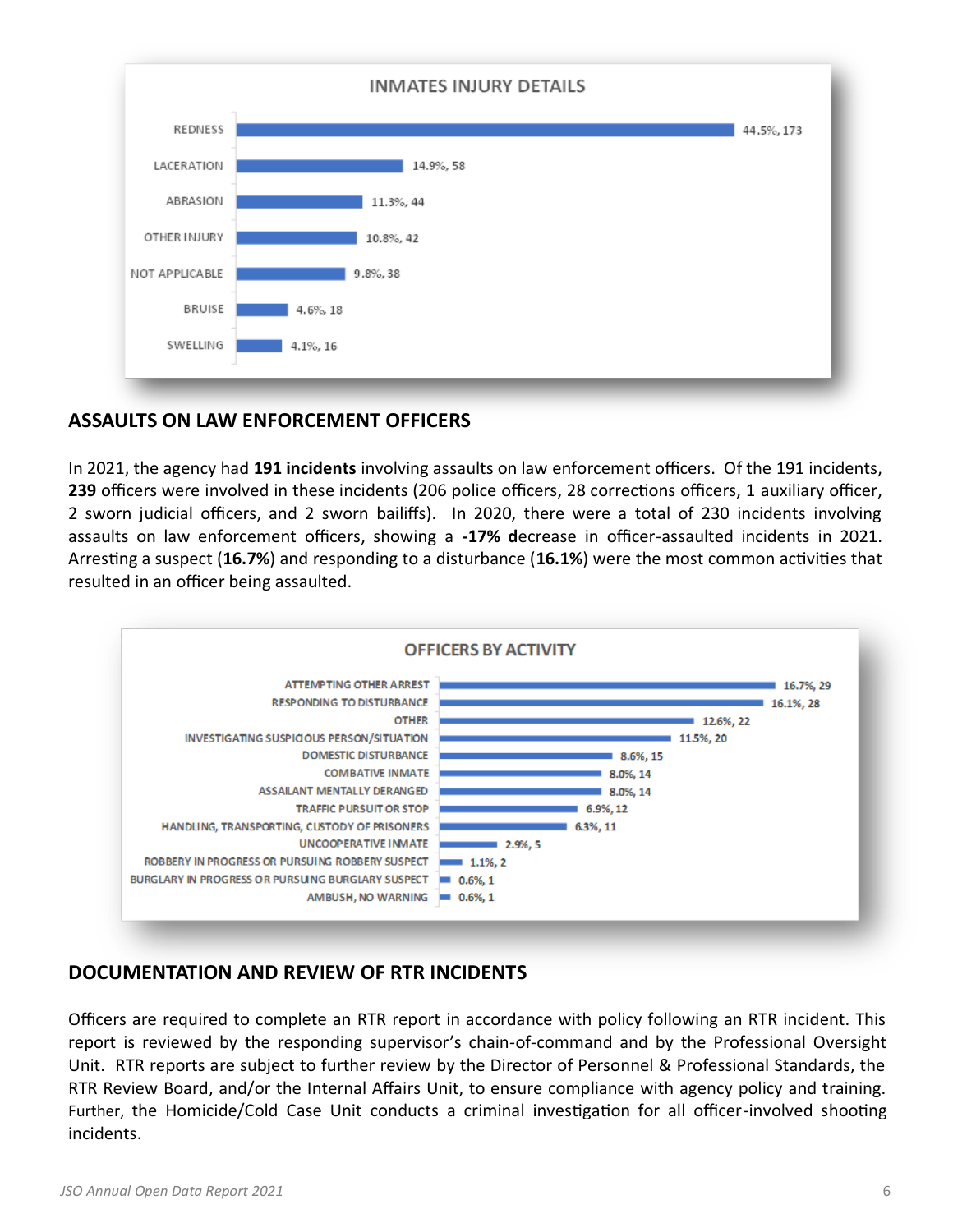## **TRAINING**

The agency conducts annual training with officers on the application of all types of force, as well as advanced training opportunities. The Training Academy and the Professional Oversight Unit monitor trends in the agency, and in other agencies, to ensure policy and training represents national best practice standards. Training is conducted using a variety of methods, including:

- Basic law enforcement training classes;
- Annual in-service training for officers and supervisors;
- Bi-annual firearms requalification and training;
- Monthly roll call training;
- Specialized classes offered to officers for advanced training, including *Defensive Tactics* and *Understanding and Articulating Use of Force Incidents*; and
- Remedial training for officers who have demonstrated a deficiency in a specific area.

## **COMPLAINTS AGAINST EMPLOYEES**

Complaints against employees of the Jacksonville Sheriff's Office are accepted from any source and forwarded to the Internal Affairs Unit. The Internal Affairs Unit conducts a preliminary review of each complaint and all evidence/documentation associated with the complaint. Complaints involving allegations of misconduct are either forwarded to the employee's supervisor for further investigation (when the allegation is of **minor misconduct**) or are investigated by an Internal Affairs detective (when the allegation is of **serious misconduct**). Based on the results of the administrative investigation, each allegation of misconduct is given one of the following dispositions:

- **Unfounded**: The administrative investigation determined an allegation of misconduct was false or not supported by the facts.
- **Exonerated**: The administrative investigation determined an incident involving alleged misconduct occurred, but the employee's actions were lawful and proper.
- **Not Sustained**: The administrative investigation determined there was insufficient evidence to either prove or disprove the allegation of misconduct.
- **Sustained**: The administrative investigation determined there was a preponderance of evidence to prove the employee committed the alleged misconduct.
- **Policy Revision**: The administrative investigation determined the action of the agency or the officer was consistent with agency policy, but the policy requires revision.

When an allegation of misconduct is **sustained**, the agency administers corrective and/or disciplinary action to the employee, for the purpose of preventing future violations of policy. The hierarchies of training and disciplinary actions that follow sustained misconduct are:

- **Training**: The employee is given additional training in an area where they have demonstrated one or more deficiencies. Training is positive and correctively advisory in nature. It can be given in addition to any other form of corrective/disciplinary actions and is not considered discipline.
- **Informal Counseling Session**: This is a discussion between the supervisor and an employee, which is positive and correctively advisory in nature, and is the first step in bringing about improvements in the employee's behavior. It may involve, among other things, a procedural clarification, recommendation to obtain additional training, suggestions for improvement, an oral admonishment for a perceived indiscretion, or a suggestion that the employee obtain professional counseling. Informal Counseling does not require written documentation and is not considered discipline.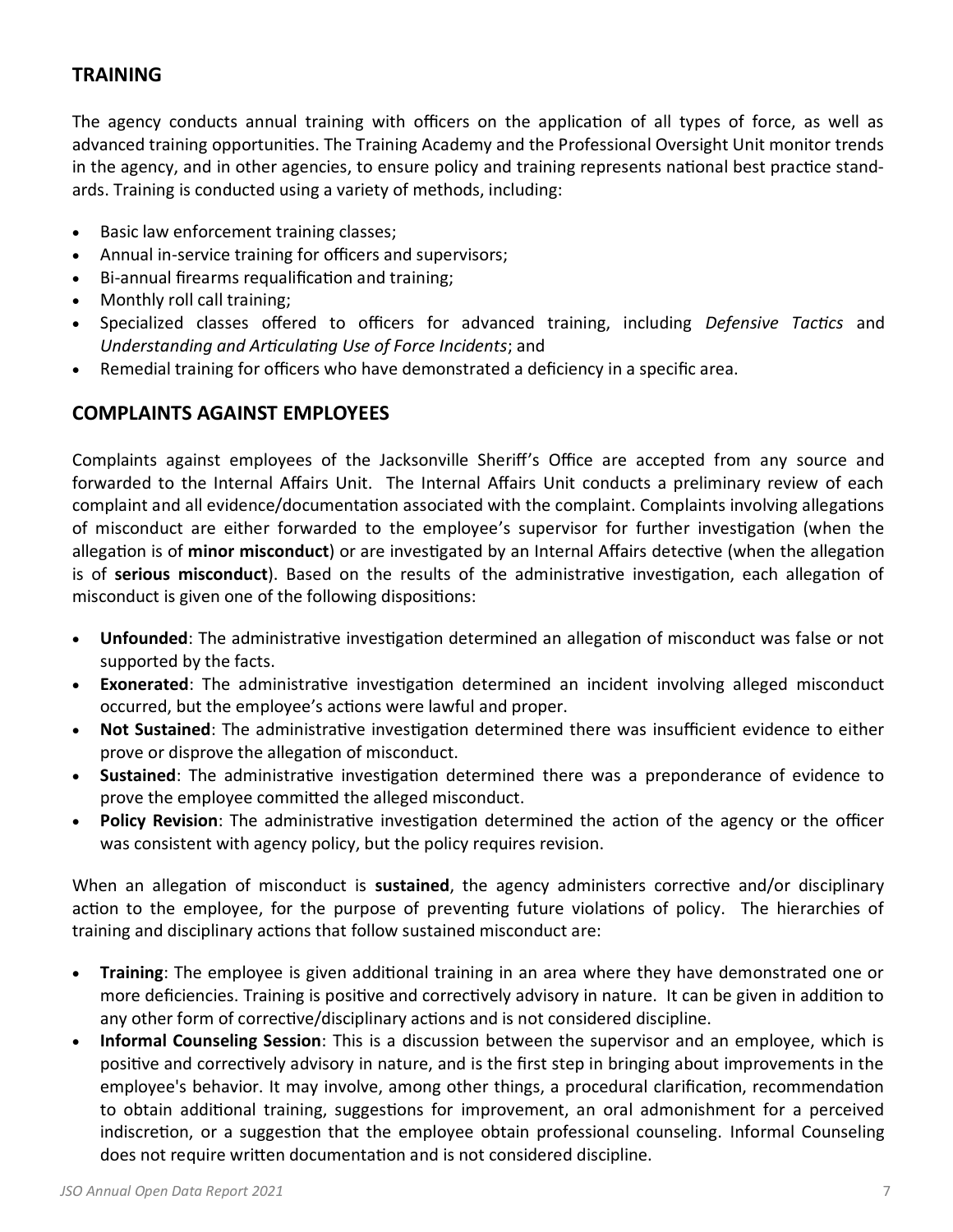- **Formal Counseling Session**: This is a discussion between a supervisor and an employee in which the employee's improper behavior and necessary improvements are brought to his attention. Formal counseling sessions are, generally, used after informal supervisor/subordinate communications have failed to produce the desired results or when the conduct or performance is somewhat more serious. Formal counseling sessions should be held on a positive note, be conducted by the employee's immediate supervisor or higher authority, and be correctively advisory in nature. This step is also not considered discipline, but is documented and is considered a more significant course of action than an Informal Counseling Session.
- **Written Reprimand LeveI One**: This is the first official disciplinary step in the hierarchy. The employee is given a document that outlines the violation(s) of policy, discusses consequences for future violations, and it stays active for three years. Written Reprimands are given when an employee has not responded to previous training and/or counseling, but they are also given without any previous corrective actions if the policy violation is significant enough.
- **Written Reprimand Level Two**: A Written Reprimand Level Two is similar to a Written Reprimand Level One, but is given to an employee for more significant violations of policy and may be given with other higher forms of disciplinary action such as, forfeiture of leave time, reduction of pay, suspension without pay and/or demotion.
- **Suspension or Demotion**: When an employee has failed to respond to written reprimands or when an employee commits an act of serious misconduct, he may be suspended without pay or, if the employee has achieved supervisory rank, he may be demoted to a previously-held rank.
- **Termination**: In situations where an employee has committed particularly serious violations of policy, or has committed numerous violations of policy without any improvement in performance, he may be separated from the agency.

During this period in 2021, there were **1,317** total employee complaints (Police, Corrections, and Civilian) received by the Internal Affairs Unit. Of those 1,317 complaints, **918** were submitted by citizens and **399** complaints were initiated by an agency employee. Following the preliminary review conducted by the Internal Affairs Unit, **568** of those complaints necessitated further investigation by either the employee's supervisor or by the Internal Affairs Unit.

### **ADMINISTRATIVELY INVESTIGATED COMPLAINT DISPOSITIONS**

**310** were S*ustained* **35** were *Exonerated* (240 in-house / 70 citizen) (13 in-house / 22 citizen) (12 in-house / 10 citizen) (7 in-house / 32 citizen)

**22** were *Unfounded* **39** were *Not Sustained*

*\*Note: 2021 totals will not include complaints that are still active investigations or complaints that did not warrant an administrative investigation.*

### **CORRECTIVE / DISCIPLINARY ACTIONS FOR SUSTAINED CASES**

#### **Sustained Cases:**

 Informal Counseling Sessions **64** Formal Counseling Sessions Written Reprimand Level Ones **16** Written Reprimand Level Twos Written Reprimand Level Two with Suspension **25** Resignations Terminations